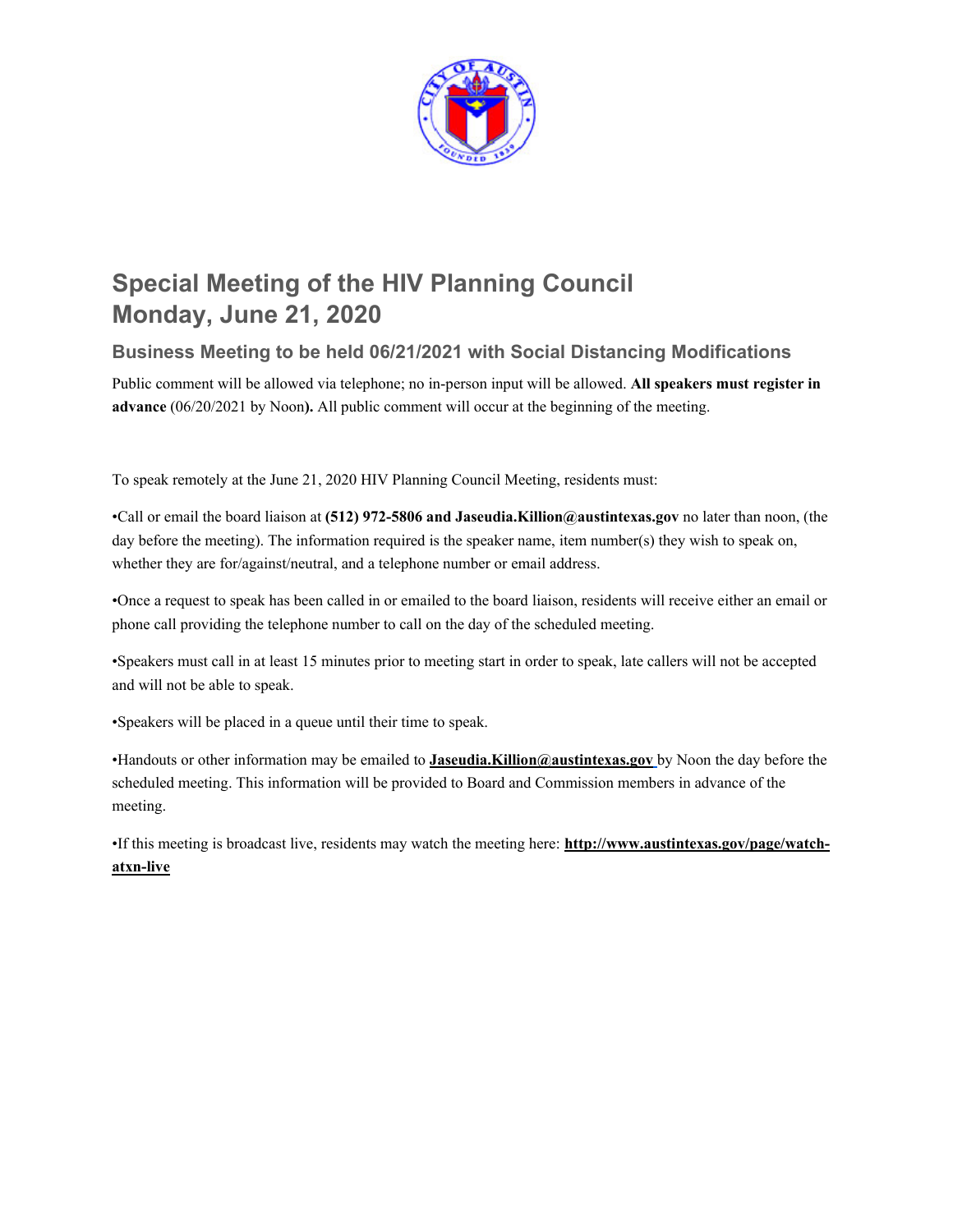

### **HIV PLANNING COUNCIL BUSINESS COMMITTEE Monday, June 21, 2020, 10:00 A.M. Remote Austin, Texas**

# **HIV PLANNING COUNCIL MEMBERS:**

*Chair L.J. Smith, Vice-Chair Tarik Daniels, Barry Waller, Bart Whittington, Brian Johnson, Brooks Wood, Dennis Ringler, Julio Gómez, Karson Jensen, Lee Miranda, Mattyna Stephens, A. Daniel Ramos, Tara Scarbrough, Taylor Stockett, and Rocky Lane.* 

## **AGENDA**

## **CALL TO ORDER**

# **1. CERTIFICATION OF QUORUM**

# **2. CITIZEN COMMUNICATION**

Speakers who have registered one day prior to the meeting will have a three-minute allotment to address concerns regarding items on the agenda

# **3. PRIORITY SETTING & RESOURCE ALLOCATION DATA Q&A**

a. Data Q&A from Planning Council members

## **4. APPROVAL OF MINUTES**

#### **5. FISCAL YEAR 2022 PRIORITY SETTING**

- a. Declaration of Conflict of Interest, if applicable of any Planning Council member present
- b. Fiscal Year 2022 Directives
	- i. Discussion of potential Directives and vote  $\lambda$
	- ii. Review and vote on the Language Directive  $\lambda$
	- iii. Review and vote on Peer Support Piolet  $\lambda$ 
		- a. Applicable service standards and edits
- c. Adjust priority setting tool to ensure tool aligns with identified data needs (adjust tool as necessary)
	- i. Criteria factors to be used in Fiscal Year 2022  $\lambda$
	- ii. Weight of criteria factors to be used in Fiscal Year 2021  $\lambda$
- d. Use priority setting tool to rank service categories and set service category priorities